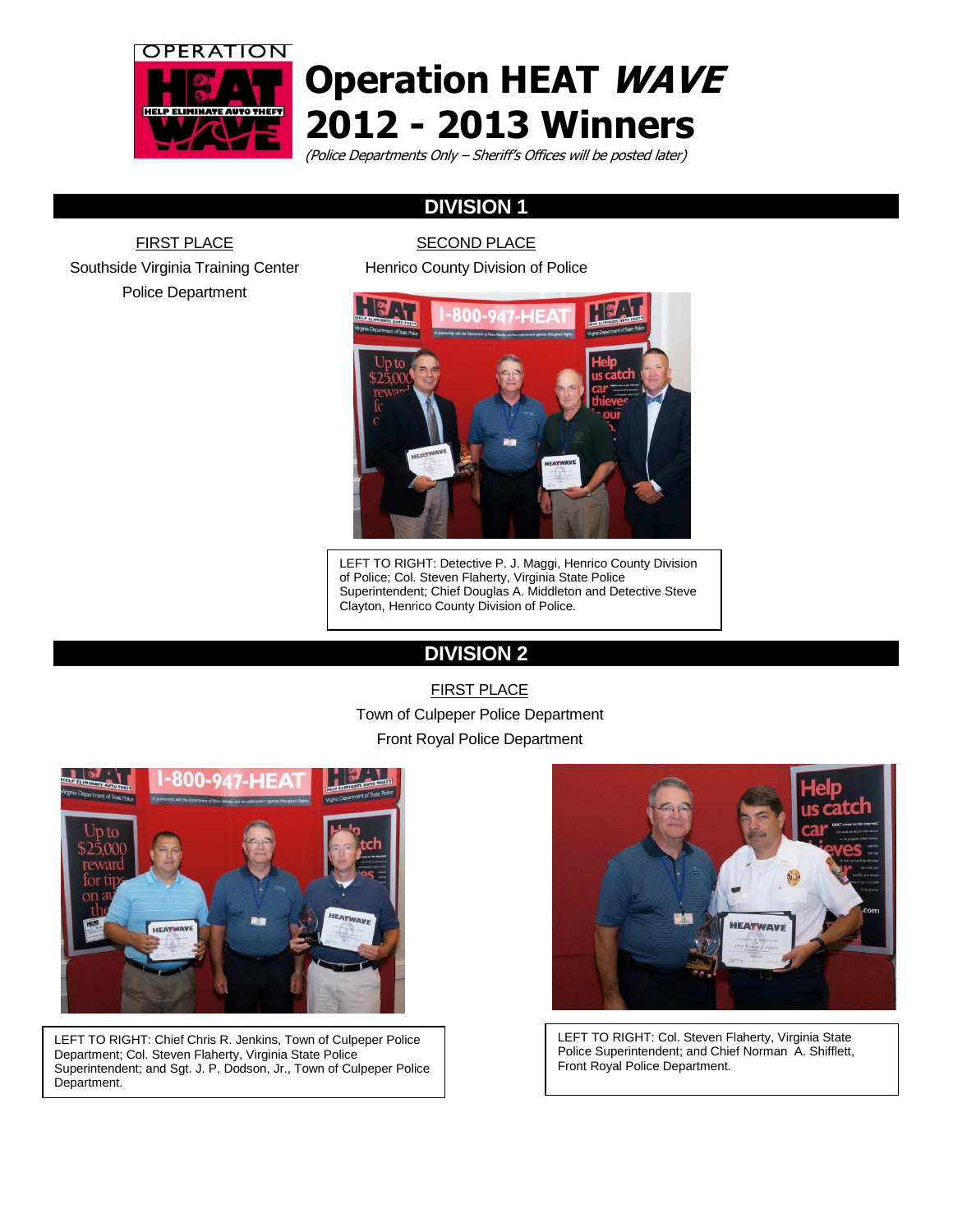### **DIVISION 3**

Town of Drakes Branch Police Department



LEFT TO RIGHT: Col. Steven Flaherty, Virginia State Police Superintendent; and Chief Tommy Galbreath, Town of Drakes

Branch Police Department.

#### FIRST PLACE Lynchburg Police Department South Hill Police Department



LEFT TO RIGHT: Lt. David Ragland, Lynchburg Police Department; Col. Steven Flaherty, Virginia State Police Superintendent; and Mr. Steven Wood, Lynchburg Police Department.



LEFT TO RIGHT: Col. Steven Flaherty, Virginia State Police Superintendent; and Sgt. J. T. Velvin, South Hill Police Department.

## **DIVISION 4**

CERTIFICATE OF APPRECIATION

Town of Pulaski Police Department

#### **DIVISION 5**

#### CERTIFICATE OF APPRECIATION Smithfield Police Department



LEFT TO RIGHT: Col. Steven Flaherty, Virginia State Police Superintendent; and Officer James E. Phillips.

THIRD PLACE Newport News Police Department



LEFT TO RIGHT: Chief James D. Fox and Detective Melissa Morgan, Newport News Police Department; Col. Steven Flaherty, Virginia State Police Superintendent; and Master Detective Bill Dame and Detective Adam Hoxter, Newport News Police Department.